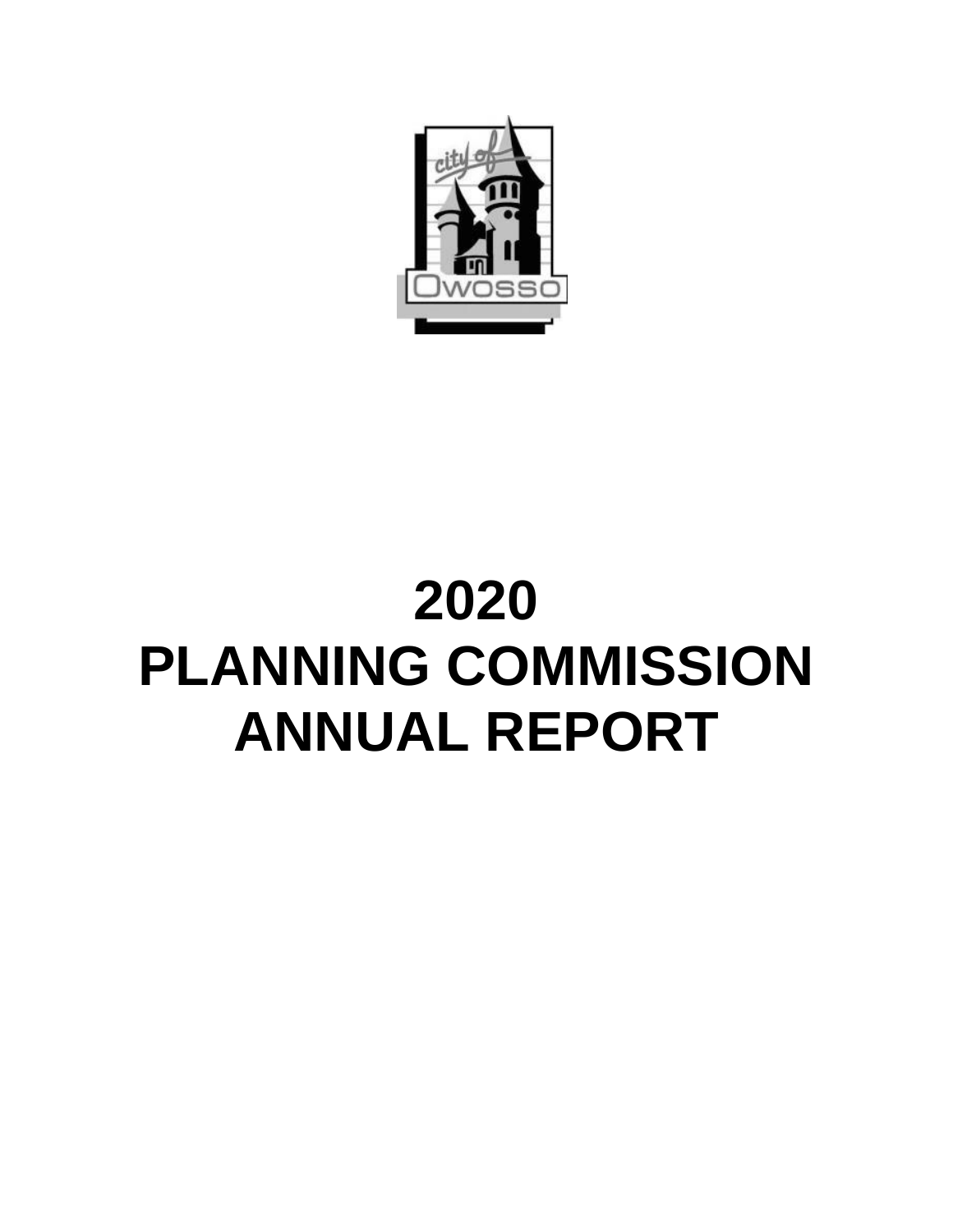# **PLANNING COMMISSION:**

#### **1. Membership**

| <b>MEMBER</b>             | <b>TITLE</b>       | <b>TERM EXPIRES</b> |
|---------------------------|--------------------|---------------------|
| <b>WILLIAM WASCHER</b>    | Chair              | 06-30-2021          |
| <b>FRANCIS LIVINGSTON</b> | <b>Vice Chair</b>  | 06-30-2021          |
| <b>JANAE FEAR</b>         | Secretary          | 06-30-2021          |
| <b>TARA JENKINS</b>       | Commissioner       | 06-30-2022          |
| <b>DANIEL LAW</b>         | <b>Council Rep</b> | 11-09-2024          |
| <b>TADD MORRIS</b>        | Commissioner       | 06-30-2023          |
| <b>LINDA ROBERTSON</b>    | Commissioner       | 06-30-2022          |
| <b>THOMAS TAYLOR</b>      | ZBA Rep.           | 06-30-2023          |
|                           | Commissioner       |                     |
| PETE YERIAN               | Commissioner       | 06-30-2022          |

#### **2. Attendance**

|             | Wascher           | Fear | <b>Jenkins</b> | Law | Livingston        | <b>Morris</b> | <b>Robertson</b> | <b>Taylor</b> | Yerian |
|-------------|-------------------|------|----------------|-----|-------------------|---------------|------------------|---------------|--------|
| Jan         | X                 | X    |                |     |                   |               | X                |               | X      |
| Feb         | X                 | Χ    | X              | X   | X                 |               | X                | X             |        |
| Mar         | <b>NO MEETING</b> |      |                |     |                   |               |                  |               |        |
| Apr         |                   |      |                |     | <b>NO MEETING</b> |               |                  |               |        |
| <b>May</b>  | X                 | X    |                | X   | X                 |               |                  | X             |        |
| Jun         | X                 | X    |                | X   | X                 | Appointed     | X                | X             | X      |
| Jul         | X                 | X    |                | X   | X                 | X             |                  | X             | X      |
| Aug         | X                 | Χ    | X              | X   | X                 | X             | X                | X             | X      |
| <b>Sept</b> | <b>NO QUORUM</b>  |      |                |     |                   |               |                  |               |        |
| Oct         | <b>NO MEETING</b> |      |                |     |                   |               |                  |               |        |
| <b>Nov</b>  | X                 | Χ    |                | Χ   | Χ                 | X             |                  | X             | X      |
| <b>Dec</b>  | <b>NO MEETING</b> |      |                |     |                   |               |                  |               |        |

 $X = present$ 

## **3. Meetings**

Planning Commission meetings are held the 4th Monday of each month, except as noted at 6:30 p.m.

| <b>Meeting Date</b> | <b>Agenda Items</b>                         |
|---------------------|---------------------------------------------|
| January 27          | <b>Site Plan Review</b><br>$\bullet$        |
|                     | 1107 W Main St - new car wash               |
|                     | Approved                                    |
|                     | Recreational Marijuana<br>$\bullet$         |
|                     | <b>Discussion</b>                           |
|                     | 2020-2026 CIP<br>٠                          |
|                     | Reviewed and Approved                       |
| February 24         | Rezoning request<br>$\bullet$               |
|                     | 425/429 Hamblin                             |
|                     | $R-2$ to $I-1$ -                            |
|                     | Not approved                                |
|                     | 2019 Planning Commission Annual Report<br>٠ |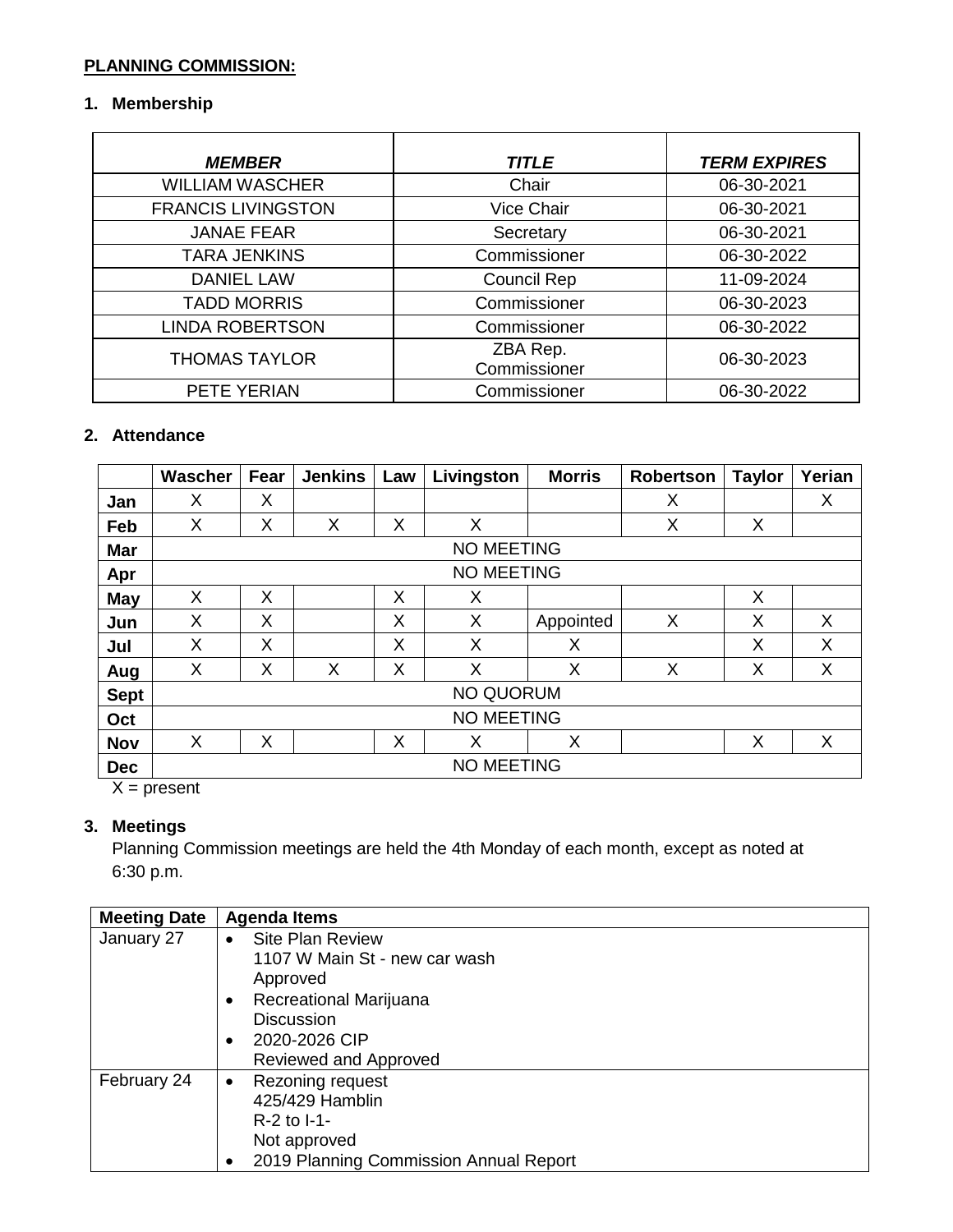|               |                                     | Reviewed and Approved                                                                                                                                                                                                                                                  |
|---------------|-------------------------------------|------------------------------------------------------------------------------------------------------------------------------------------------------------------------------------------------------------------------------------------------------------------------|
| March 30      | $\bullet$                           | Meeting cancelled                                                                                                                                                                                                                                                      |
| April 27      | $\bullet$                           | Meeting cancelled                                                                                                                                                                                                                                                      |
| <b>May 26</b> | $\bullet$                           | Rezoning request<br>N. Washington St.<br>RM-2 to RM-2 with PUD Overlay<br>Approved                                                                                                                                                                                     |
| June 29       | $\bullet$                           | Rezoning request<br>715 S. Washington St.<br>$R-2$ to $B-1$<br>Approved                                                                                                                                                                                                |
| July 27       | $\bullet$                           | <b>Master Plan Draft</b><br>Reviewed                                                                                                                                                                                                                                   |
| August 24     | $\bullet$                           | Chickens<br>To allow in the city<br>Not approved                                                                                                                                                                                                                       |
| September 28  | $\bullet$                           | No Quorum                                                                                                                                                                                                                                                              |
| October 26    | $\bullet$                           | Meeting cancelled                                                                                                                                                                                                                                                      |
| November 23   | $\bullet$                           | <b>Site Plan Review</b><br><b>Washington St Project</b><br><b>Public Hearing</b><br>Approved                                                                                                                                                                           |
|               | $\bullet$<br>$\bullet$<br>$\bullet$ | Rezoning request<br>210 Monroe St<br>$I-1$ to R-2<br>Approved<br><b>Master Plan Survey Results</b><br>Reviewed<br>Approved Master Plan Draft and to forward to City Council for 63-day review<br>period<br><b>Site Plan Review</b><br>Hospital parking lot<br>Approved |
| December 9    | $\bullet$                           | Meeting cancelled                                                                                                                                                                                                                                                      |

### 4. **Master Plan Review**

CIB Planning, Inc. of Fenton, Michigan has worked with City Officials and the Planning Commission to present a draft of the Master Plan. This draft has been forwarded to City Council for review and approval of the 63-day review period.

### 5. **Zoning Ordinance Amendments**

a. Zoning ordinance: No changes

#### b. Rezoning Requests:

| <b>Address</b>        | <b>Rezoning Request</b>       | Status   |
|-----------------------|-------------------------------|----------|
| N. Washington St.     | RM-2 to RM-2 with PUD Overlay | Approved |
| 715 S. Washington St. | $R-2$ to B-1                  | Approved |
| 210 Monroe St.        | $-1$ to R-2                   | Approved |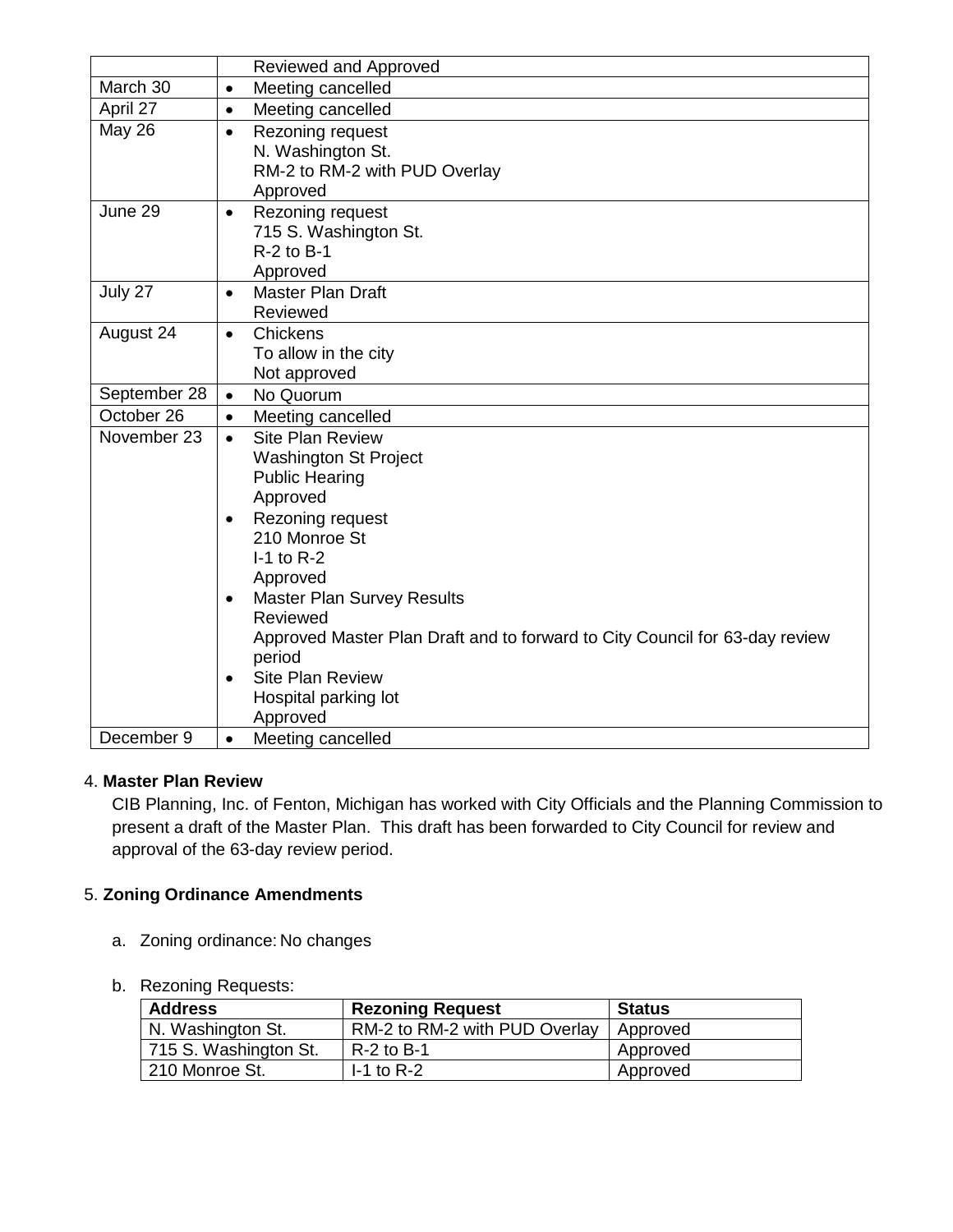# **ZONING BOARD OF APPEALS**

## **1. Membership:**

| <i><b>MEMBER</b></i>       | <b>TITLE</b>                                       | <b>TERM EXPIRES</b> |  |
|----------------------------|----------------------------------------------------|---------------------|--|
| <b>RANDY HORTON</b>        | Chair                                              | 6-20-2023           |  |
| <b>THOMAS TAYLOR</b>       | PC Representative                                  | 6-30-2021           |  |
| <b>CHRISTOPHER EVELETH</b> | <b>Vice Chair</b><br><b>Council Representative</b> | 11-14-2022          |  |
| <b>KENT TELESZ</b>         |                                                    | 6-30-2022           |  |
| <b>MATTHEW GRUBB</b>       | Secretary                                          | 6-30-2021           |  |
| <b>MICHAEL BRUFF</b>       | Alternate                                          | 06-30-2021          |  |
| <b>ROBERT TEICH</b>        | Alternate                                          | 06-30-2022          |  |

#### **2. Attendance**

|      | <b>Horton</b> | <b>Eveleth</b> | <b>Taylor</b> | <b>Telesz</b> | <b>Bruff</b> | <b>Teich</b> | Grubb |
|------|---------------|----------------|---------------|---------------|--------------|--------------|-------|
| Jan  |               | No Meeting     |               |               |              |              |       |
| Feb  |               |                |               | No Meeting    |              |              |       |
| Mar  |               |                |               | No Meeting    |              |              |       |
| Apr  | No Meeting    |                |               |               |              |              |       |
| May  | No Meeting    |                |               |               |              |              |       |
| Jun  | X             |                |               | Х             | X            | X            |       |
| Jul  |               |                |               | No Meeting    |              |              |       |
| Aug  | No Meeting    |                |               |               |              |              |       |
| Sept |               | No Meeting     |               |               |              |              |       |
| Oct  | No Meeting    |                |               |               |              |              |       |
| Nov  |               |                |               | No Meeting    |              |              |       |
| Dec  |               |                |               | No Meeting    |              |              |       |

 $X = present$ 

## **3. Meetings:**

Zoning Board of Appeals meetings are held the 3rd Tuesday of each month, except as noted at 9:30 a.m.

| <b>Meeting Date</b> | <b>Agenda Items</b>                                                                                                                                                                                                                                                                       |
|---------------------|-------------------------------------------------------------------------------------------------------------------------------------------------------------------------------------------------------------------------------------------------------------------------------------------|
| January 21          | Cancelled due to lack of agenda items                                                                                                                                                                                                                                                     |
| February 18         | Cancelled due to lack of agenda items                                                                                                                                                                                                                                                     |
| March 17            | Cancelled due to lack of agenda items                                                                                                                                                                                                                                                     |
| April 21            | Cancelled due to lack of agenda items                                                                                                                                                                                                                                                     |
| <b>May 19</b>       | Cancelled due to lack of agenda items                                                                                                                                                                                                                                                     |
| June 16             | <b>Dimensional Variance Request</b><br>$\bullet$<br>615 N. Park St<br>Accessory structure closer than 3' to property line and height<br>over 14'<br>Approved<br><b>Dimensional Variance Request</b><br>507 Gilbert St.<br>Accessory structure closer than 3' to property line<br>Approved |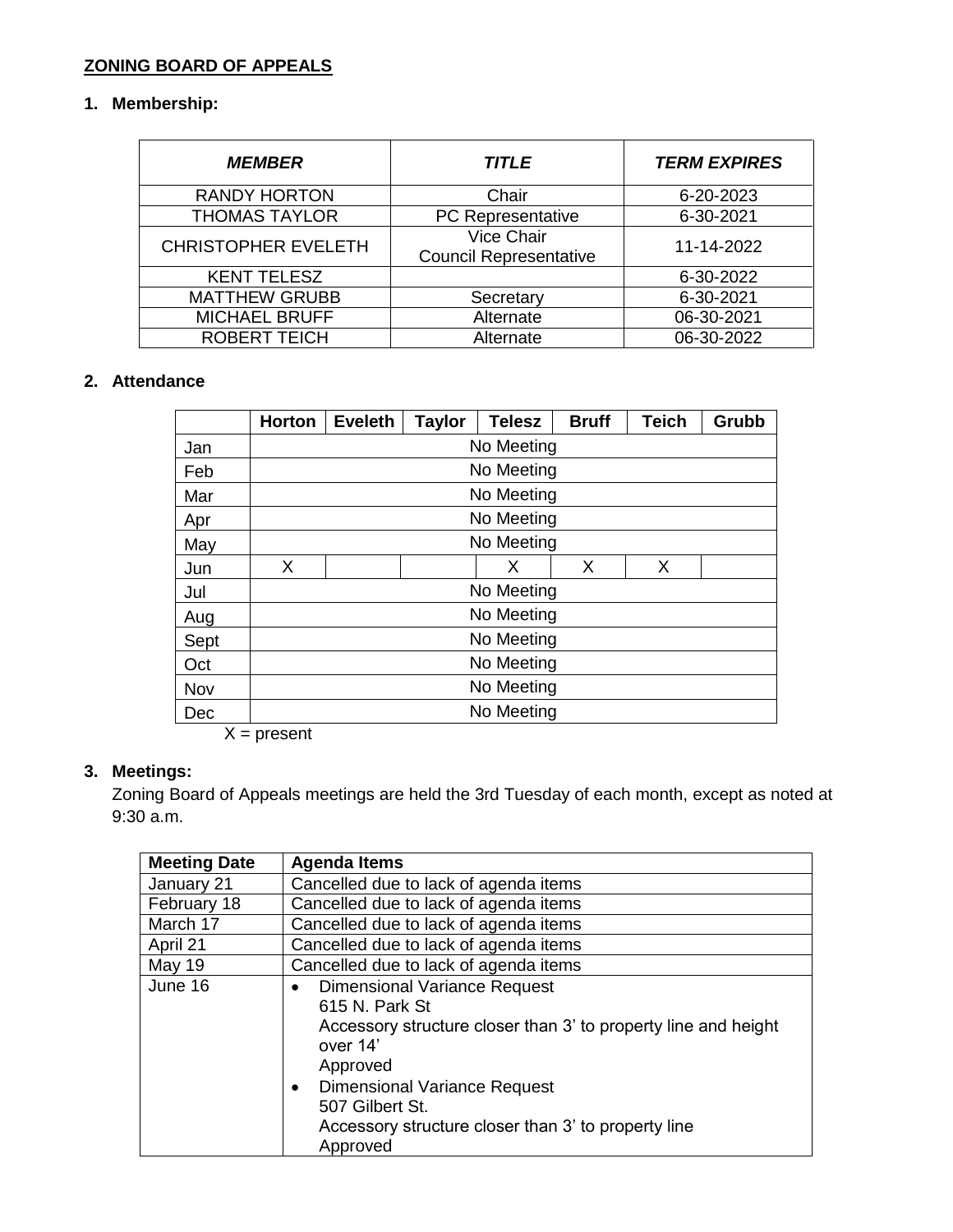| July 21      | Cancelled due to lack of agenda items |
|--------------|---------------------------------------|
| August 18    | Cancelled due to lack of agenda items |
| September 15 | Cancelled due to lack of agenda items |
| October 20   | Cancelled due to lack of agenda items |
| November 17  | Cancelled due to lack of agenda items |
| December 15  | Cancelled due to lack of agenda items |

# **TRAINING**

None held in 2020

# **JOINT MEETINGS**

None held in 2020

## **REDEVELOPMENT READY COMMUNITIES:**

|                                     | <b>Report of</b>        | <b>Progress</b>         |                            |
|-------------------------------------|-------------------------|-------------------------|----------------------------|
|                                     | <b>Findings</b>         | <b>Report</b>           | <b>Progress Report</b>     |
| <b>Criteria</b>                     | August 1,<br>2017       | October 1,<br>2018      | December 2020              |
| <b>Best Practice 1.1: The Plans</b> |                         |                         |                            |
| The governing body has adopted      |                         |                         |                            |
| a master plan in the past five      |                         |                         | In 63-day public review    |
| years.                              | $\overline{\mathsf{N}}$ | $\overline{\mathsf{N}}$ | period                     |
| The governing body has adopted      |                         |                         | In 63-day public review    |
| a downtown plan.                    | N                       | $\overline{\mathsf{N}}$ | period                     |
| The governing body has adopted      |                         |                         |                            |
| a corridor plan.                    |                         |                         |                            |
| The governing body has adopted      |                         |                         |                            |
| a capital improvements plan.        | N                       | N                       | Y (Feb. 2020)              |
| <b>Best Practice 1.2: Public</b>    |                         |                         |                            |
| <b>Participation</b>                |                         |                         |                            |
| The community has a public          |                         |                         |                            |
| participation plan for engaging a   |                         |                         |                            |
| diverse set of community            |                         |                         |                            |
| stakeholders.                       | $\overline{\mathsf{N}}$ | Ý                       | Ÿ                          |
| The community demonstrates that     |                         |                         |                            |
| public participation efforts go     |                         |                         |                            |
| beyond the basic methods.           | Ÿ                       | Ý                       | Ÿ                          |
| The community shares outcomes       |                         |                         |                            |
| of public participation processes.  | $\overline{\mathsf{N}}$ | Ý                       | Ÿ                          |
| <b>Best Practice 2.1: Zoning</b>    |                         |                         |                            |
| <b>Regulations</b>                  |                         |                         |                            |
| The governing body has adopted      |                         |                         |                            |
| a zoning ordinance that aligns      |                         |                         |                            |
| with the goals of the current       |                         |                         | <b>Will occur after MP</b> |
| master plan.                        | N                       | N                       | update                     |
| The zoning ordinance provides for   |                         |                         |                            |
| areas of concentrated               |                         |                         |                            |
| development in appropriate          |                         |                         | Will occur after MP        |
| locations and encourages the type   |                         |                         |                            |
| and form of development desired.    | $\overline{\mathsf{N}}$ | N                       | update                     |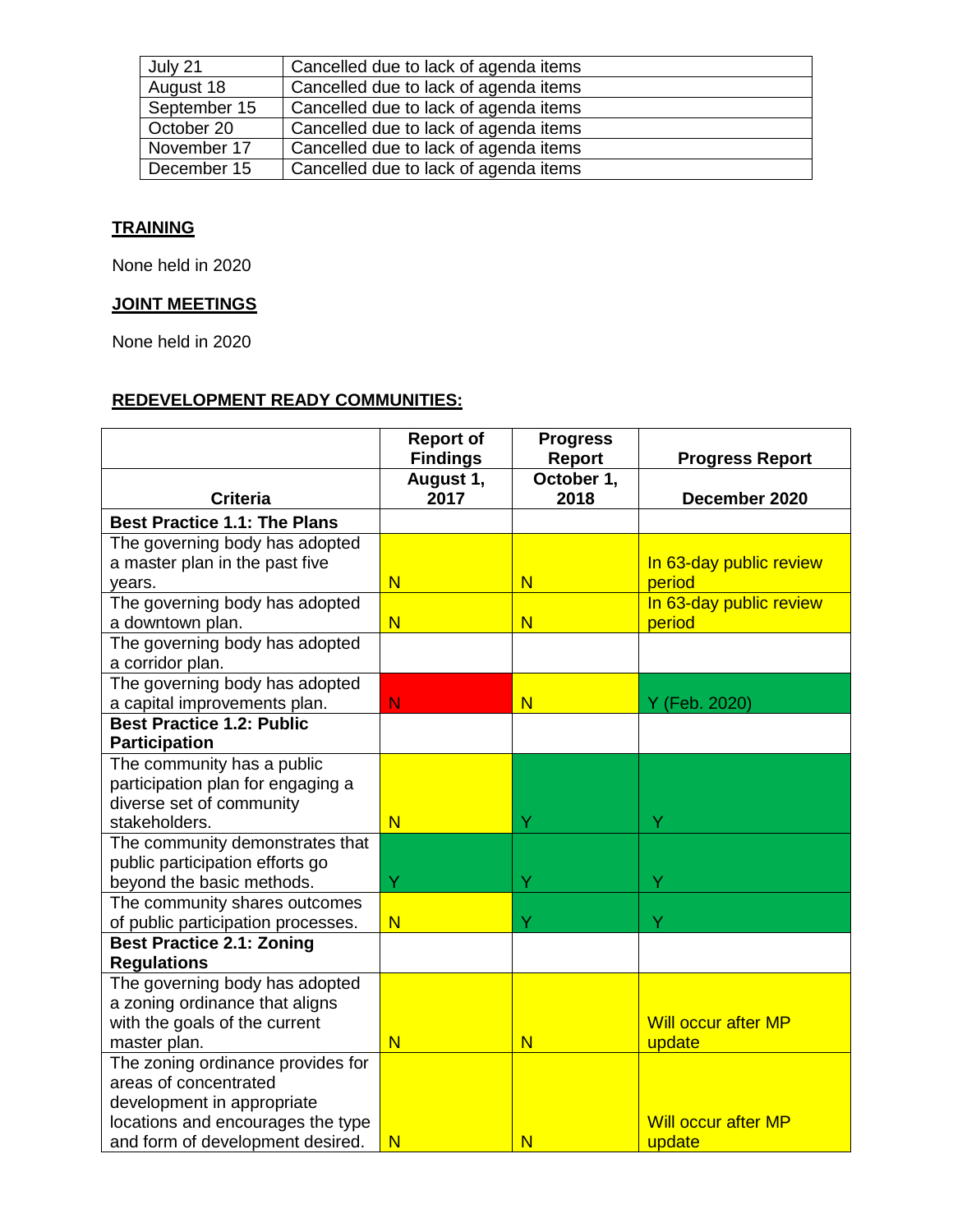| The zoning ordinance includes         |                         |                         |                             |
|---------------------------------------|-------------------------|-------------------------|-----------------------------|
| flexible zoning tools to encourage    |                         |                         |                             |
| development and redevelopment.        | Y                       | Y                       | Y                           |
| The zoning ordinance allows for a     |                         |                         |                             |
| variety of housing options.           | Υ                       | Ÿ                       | Ÿ                           |
| The zoning ordinance includes         |                         |                         |                             |
| standards to improve non-             |                         |                         | <b>Will occur after MP</b>  |
| motorized transportation.             | N                       | N                       | update                      |
| The zoning ordinance includes         |                         |                         | <b>Will occur after MP</b>  |
| flexible parking requirements.        | $\overline{\mathsf{N}}$ | N                       | update                      |
| The zoning ordinance includes         |                         |                         | <b>Will occur after MP</b>  |
| standards for green infrastructure.   | $\overline{\mathsf{N}}$ | $\overline{\mathsf{N}}$ | update                      |
| The zoning ordinance is user-         |                         |                         | <b>Will occur after MP</b>  |
| friendly.                             | $\overline{\mathsf{N}}$ | N                       | update                      |
|                                       |                         |                         |                             |
| <b>Best Practice 3.1: Development</b> |                         |                         |                             |
| <b>Review Policy and Procedures</b>   |                         |                         |                             |
| The zoning ordinance articulates a    |                         |                         |                             |
| thorough site plan review process.    | Y                       | Ÿ                       | Υ                           |
| The community has a qualified         |                         |                         |                             |
| intake professional.                  | Y                       | Ÿ                       | Υ                           |
| The community defines and offers      |                         |                         |                             |
| conceptual site plan review           |                         |                         | Y: Complete & on            |
| meetings for applicants.              | $\overline{\mathsf{N}}$ | N                       | website                     |
| The community encourages a            |                         |                         |                             |
| developer to seek input from          |                         |                         |                             |
| neighboring residents and             |                         |                         |                             |
| businesses at the onset of the        |                         |                         |                             |
| application process.                  | N                       | Ÿ                       | Y                           |
| The appropriate departments           |                         |                         |                             |
| engage in joint site plan reviews.    | Y                       | Ÿ                       |                             |
| The community has a clearly           |                         |                         |                             |
| documented internal staff review      |                         |                         | <b>Implemented BS&amp;A</b> |
| policy.                               | $\overline{\mathsf{N}}$ | N                       | tracking                    |
| The community promptly acts on        |                         |                         | <b>Implemented BS&amp;A</b> |
| development requests.                 | N                       | N                       | tracking                    |
| The community has a method to         |                         |                         | <b>Implemented BS&amp;A</b> |
| track development projects.           | N                       | N                       | tracking                    |
| The community annually reviews        |                         |                         |                             |
| the successes and challenges          |                         |                         |                             |
| with the site plan review and         |                         |                         |                             |
| approval procedures.                  | N                       | N                       | $\overline{\mathsf{N}}$     |
| <b>Best Practice 3.2: Guide to</b>    |                         |                         |                             |
| <b>Development</b>                    |                         |                         |                             |
| The community maintains an            |                         |                         |                             |
| online guide to development that      |                         |                         |                             |
| explains policies, procedures and     |                         |                         | Y: Complete & on            |
| steps to obtain approvals.            | $\overline{\mathsf{N}}$ | N                       | website                     |
| The community annually reviews        |                         |                         | Y: Complete & on            |
| the fee schedule.                     | N                       | Ÿ                       | website                     |
| <b>Best Practice 4.1: Recruitment</b> |                         |                         |                             |
| and Orientation                       |                         |                         |                             |
| The community sets expectations       |                         |                         |                             |
| for board and commission              |                         |                         | Y: Complete & on            |
| positions.                            | N                       | N                       | website                     |
|                                       |                         |                         |                             |